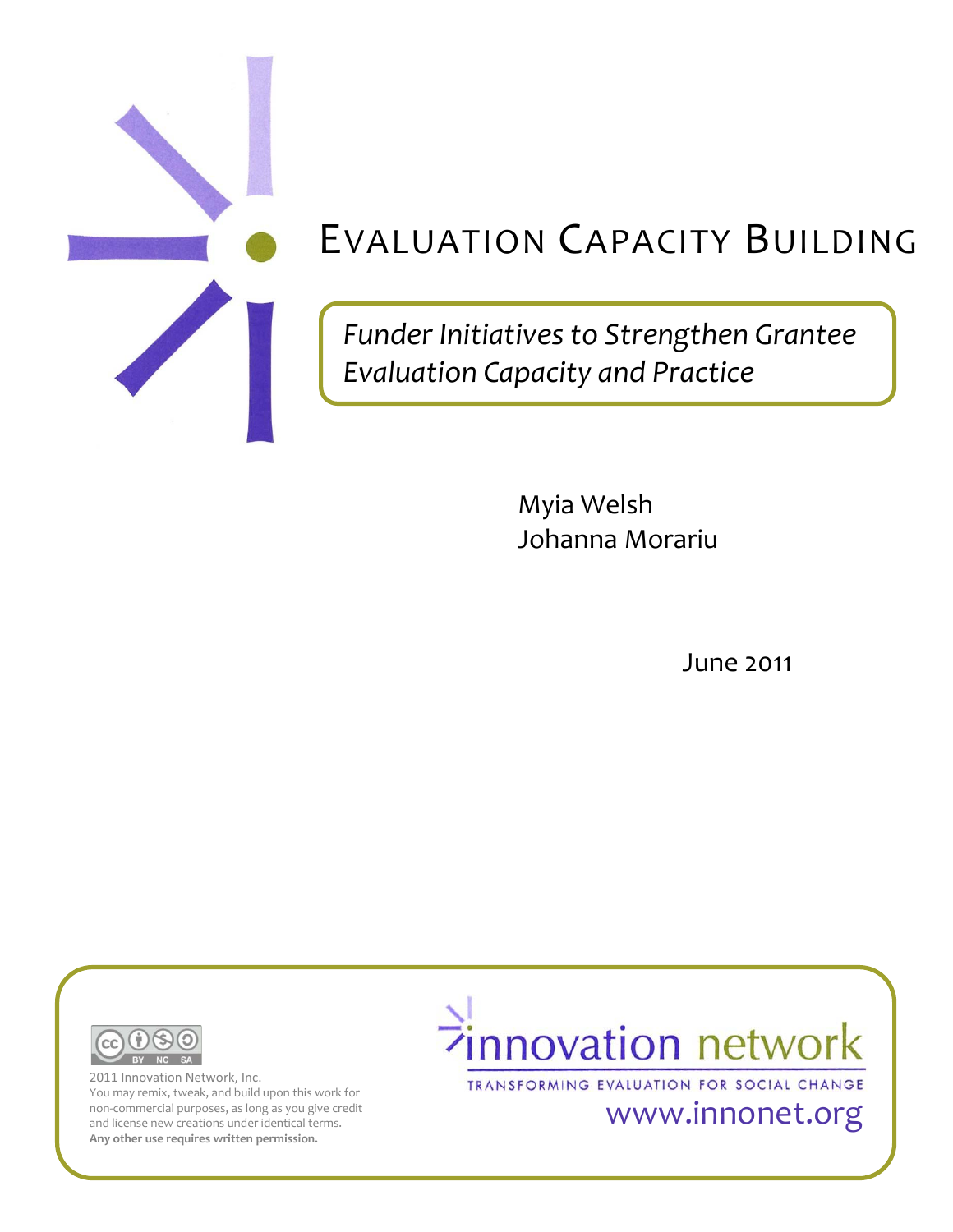# **Evaluation Capacity Building:**

# **Funder Initiatives to Strengthen Grantee Evaluation Capacity and Practice**

**Myia Welsh and Johanna Morariu**

Social sector funders are increasingly providing support for building the capacity of nonprofit organizations. Interest in improving the capacity of the nonprofit sector is a top trend: In February 2010, the Corporation for National and Community Service launched the Social Innovation Fund, a multi-million dollar effort designed to increase the scale of nonprofit efforts.<sup>[1](#page-1-0)</sup> One month later Grantmakers for Effective Organizations (GEO) announced the launch of Scaling What Works, a multi-year learning initiative designed to strengthen grantmaking approaches that lead to broadened impact by high-performing nonprofits.<sup>[2](#page-1-1)</sup> Interest in nonprofit capacityand how to grow it—is a top priority for in-theknow philanthropists.

Evaluation Capacity Building (ECB) is the process of improving an organization's ability to use evaluation to learn from its work and improve results. Organizational learning is incredibly important. Organizations that are

#### Capacity Building

Capacity building is a catch-all term for an array of efforts a nonprofit organization may undertake to strengthen its operations or activities. In addition to evaluation, a few common areas in which nonprofits seek to improve capacity include technology, back office management (e.g., accounting and human resources), fundraising, advocacy, communications, governance, leadership development, and volunteer recruitment and development.

Capacity building often takes the form of an organization or individual with particular expertise transferring knowledge and skills to the staff of a nonprofit organization. This can take many forms, such as technical assistance, coaching, training, and workshops.

Innovation Network's focus is on evaluation capacity building (ECB), providing knowledge and expertise to build the capacity of nonprofit organizations to learn from their work to improve their results.

adept at learning from mistakes and adapting to new challenges are more likely to be successful, and in the nonprofit sector, more likely to make significant progress toward mission-related outcomes. In general, ECB can be used to:

- *Improve the knowledge and skills of individuals*. Staff members need to have an understanding of evaluation, and the confidence to apply basic evaluation approaches and methods to their work. Everyone does not need to be an expert, but everyone does need to have a basic support for and understanding of evaluation.
- *Strengthen organizational evaluation approaches*. Within an organization, there have to be effective mechanisms to support evaluation. Established systems and processes support staff to identify, collect, and use evaluative information.

<span id="page-1-0"></span> $1$  Corporation for National and Community Service (2011). About the Corporation > Our Programs >Social Innovation Fund. http://www.nationalservice.gov/about/programs/innovation.asp

<span id="page-1-1"></span><sup>&</sup>lt;sup>2</sup> Grantmakers for Effective Organizations. Scaling What Works: A Learning Initiative of GEO. http://www.geofunders.org/scalingwhatworks.aspx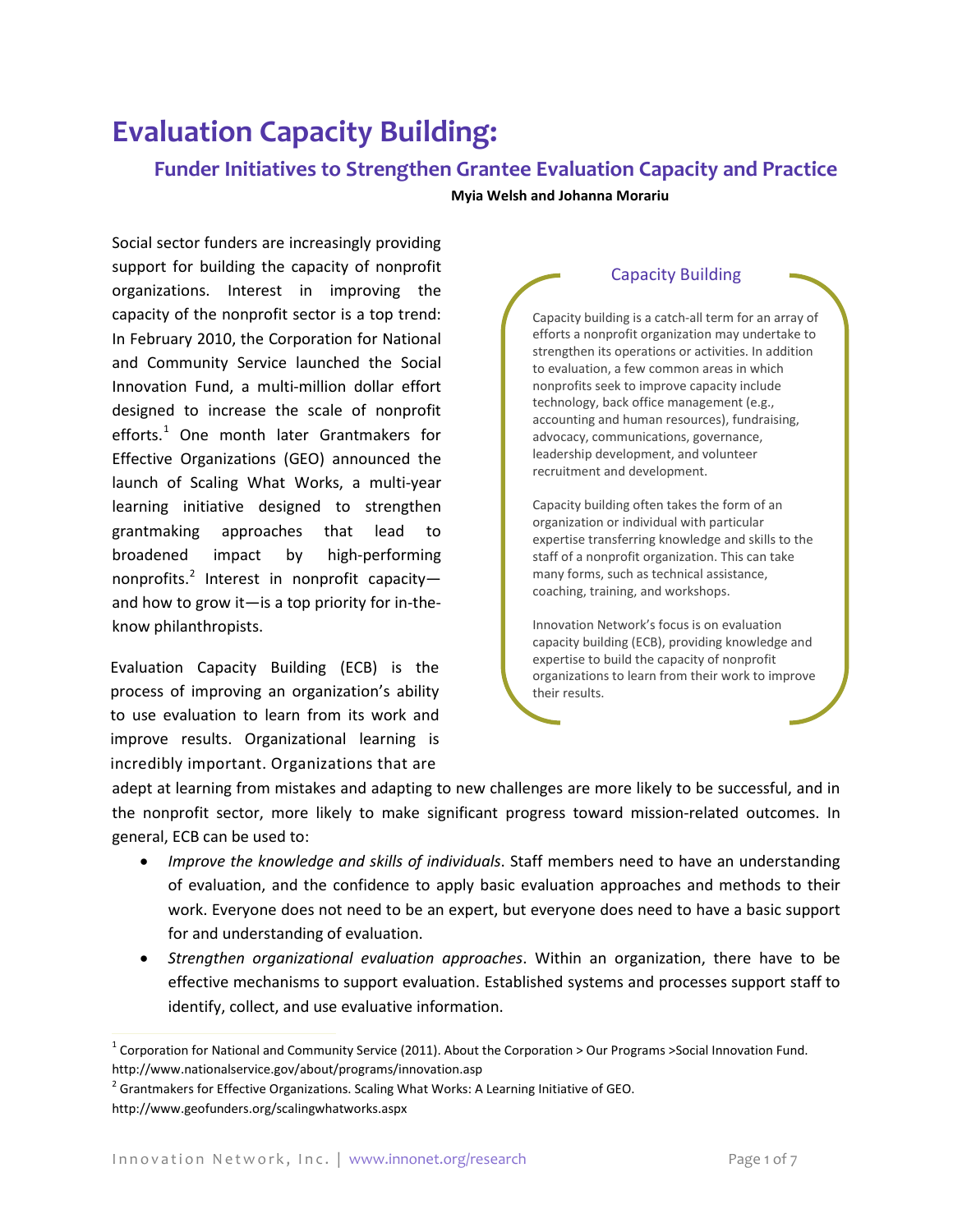Evaluation and learning are essential capacities—they should not be considered "nice-to-have" extras. To make meaningful strides toward meeting missions, nonprofit organizations must be effective. They require support for programmatic work, as well as non-programmatic areas like evaluation. Nonprofits and funders "must recognize that excellence in programmatic innovation and implementation are insufficient for nonprofits to achieve lasting results. Great programs need great organizations behind them."[3](#page-2-0)

Innovation Network has a wealth of experience as an evaluation capacity builder. One way we often provide ECB services is to a group of grantees. Over the years we have provided funder-sponsored ECB services to a number of grantee cohorts. The following three case studies share our experiences with funder initiatives to strengthen grantee evaluation capacity and practice. Each case study includes a description of the overall grantmaking initiative, followed by a discussion of the ECB services requested by grantees and/or provided by Innovation Network. The paper concludes with a reflection on lessons learned and recommendations for funders considering ECB for their grantees.

The case studies embody different intensity levels of ECB work, and are arranged from least intensive to most intensive. The first two case studies represent projects in which an ECB component was added to a program evaluation engagement, while the third case study is of a project that was purely ECB.

# **Case Study:**

# **The Washington Area Women's Foundation—Stepping Stones Initiative**

The Washington Area Women's Foundation is a regional foundation that provides small grants to organizations seeking to improve the lives of women and girls. The organization's Stepping Stones Initiative aims to improve the financial security and independence of women-headed, low income families in the D.C. area. For five years, Innovation Network was the Foundation's evaluation partner for the Stepping Stones Initiative. Our partnership involved two components:

- An evaluation consulting component, in which data was collected at the grantee level and aggregated for analysis at the initiative level; and
- An ECB component for grantees.

Initially, the Washington Area Women's Foundation restricted ECB to practices that supported the grant reporting the Foundation wanted from grantees. Grantees could opt to participate in ECB at their own discretion, though there were a few instances in which ECB participation was strongly recommended by Foundation staff. Over time, the capacity support was broadened to include any evaluation needs grantees identified within the program being funded, especially if that need impacted data collection for grant reporting. Of the thirteen grantee organizations that were eligible to receive services in the fifth year of our consulting project, six organizations chose to do so.

<span id="page-2-0"></span><sup>-&</sup>lt;br>3 <sup>3</sup> McKinsey & Company (2001). Effective Capacity Building in Nonprofit Organizations. Prepared for Venture Philanthropy Partners. http://www.vppartners.org/sites/default/files/reports/full\_rpt.pdf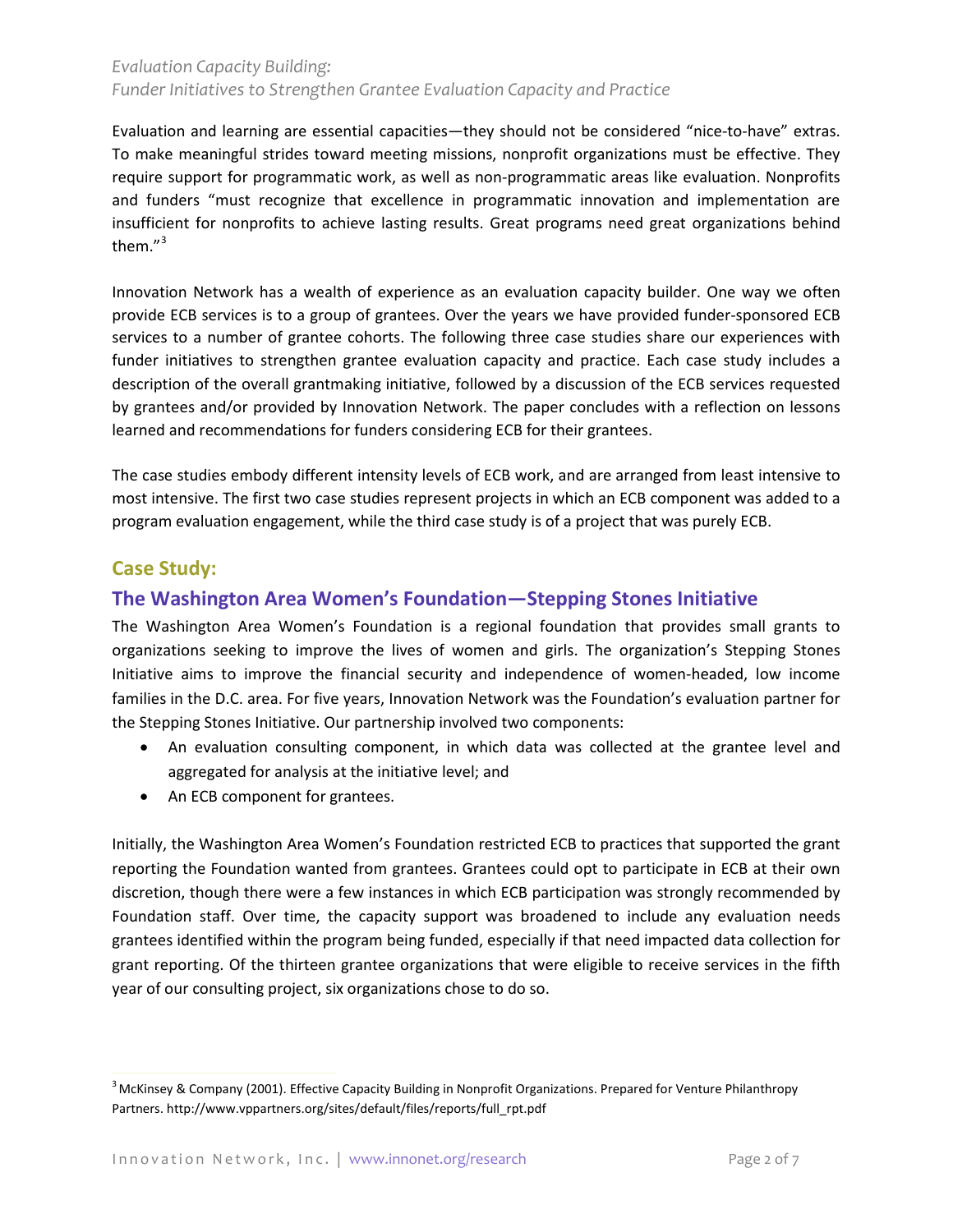Common grantee requests for evaluation assistance included requests related to Foundation reporting, and requests for projects not directly related to the Initiative. For example, grantees requested reviews of data collection tools, advice on fostering staff buy-in for evaluation and data collection activities, the use of data with Boards of Directors or with management, and identifying reliable proxy measures for outcomes. In addition to varied topics, engagements also varied in length. Most engagements averaged between two weeks to one month.

Initial attempts at engaging grantees in ECB services fell short. In years three and four of the project, Innovation Network communicated directly with grantees, using email to make grantees aware of available services. This approach—us as ECB provider directly communicating with grantees on behalf of the foundation—was not effective: Very few grantees chose to access services.

In the fifth year, the desire to engage more grantees in building evaluation capacity resulted in the development of a revised (and more successful) approach that capitalized on the convening and connecting role that can often be played by foundation staff. At the outset of the grant period, Foundation staff hosted a Technical Assistance Day for all initiative grantees. This convening included a one-hour session for grantees to meet with Innovation Network staff. Innovation Network staff met with six grantees during Technical Assistance Day, and conducted additional follow-up based on needs discussed and assessed during the in-person meeting. This change in approach—with Foundation staff playing a convening and brokering role—signaled to grantees the Foundation's support for evaluation, and resulted in more grantee uptake of services than prior years.

#### **Case Study:**

#### **A Funder Collaborative**

From 2007 to 2010, Innovation Network provided evaluation consulting and evaluation capacity building services to a national funder collaborative providing strategic support to social justice organizations doing human rights work in the United States. This three year ECB arrangement focused on building the evaluation capacity of 20 to 25 grantee organizations per year (the vast majority remaining in the cohort for all three years).

At the beginning of the engagement, a short survey was used to get a sense of each grantee's evaluation practices. The results were used to inform the design and roll-out of the services. ECB offerings included one-on-one individualized services, trainings provided in group settings (such as national convenings), and a guide on indicators crafted for the specific needs of social justice organizations working in the human rights field. Over the course of three years, eight grantees accessed individualized services; the duration of the ECB efforts was generally two to six months.

The project was designed to allow grantee organizations the option to participate, and to set their own pace. The first outreach attempt to inform grantees regarding the ECB opportunity was conducted by Innovation Network staff; this outreach approach generated little response. In subsequent outreach attempts throughout the last two years of the engagement, staff of the funding collaborative took an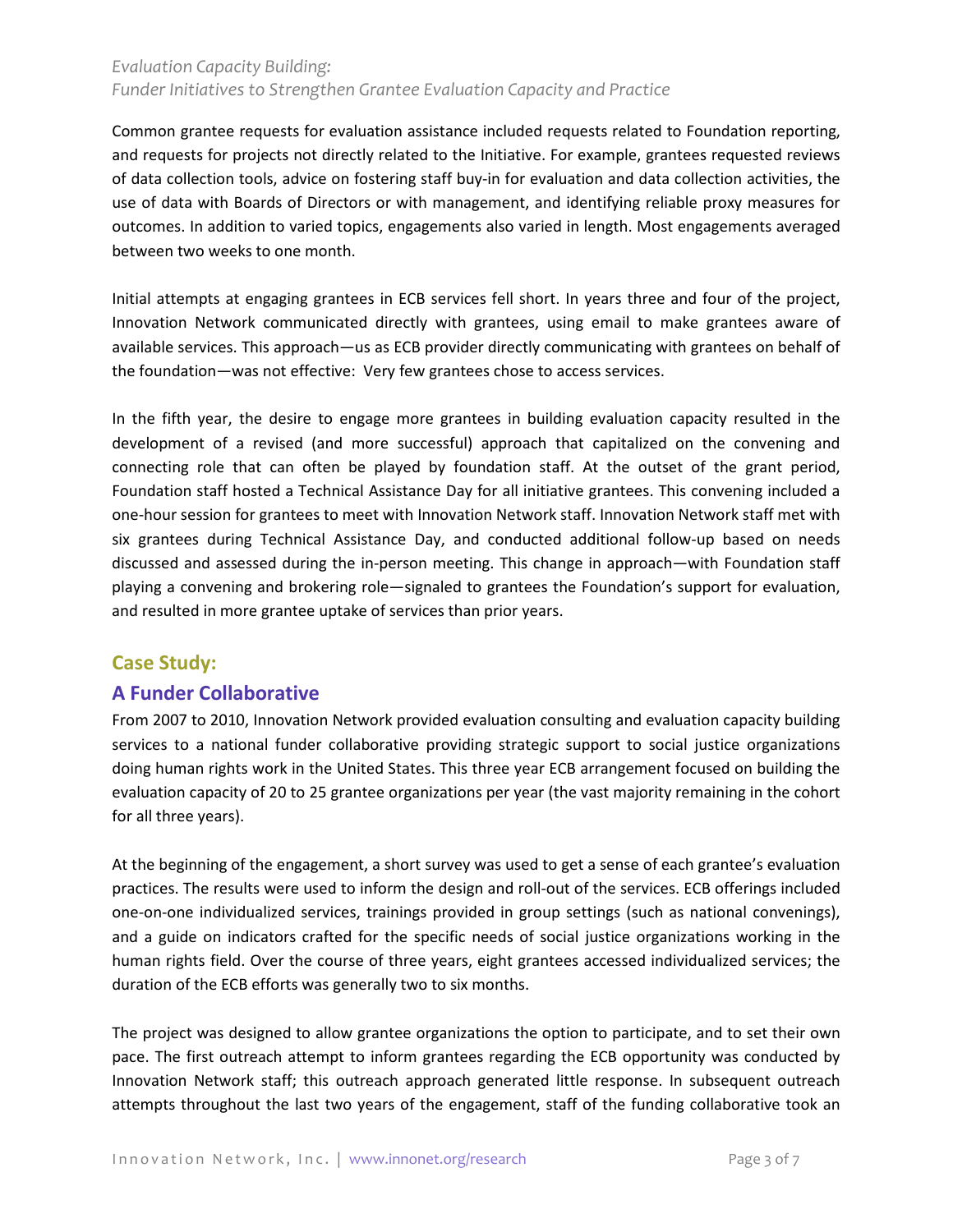active role in advertising the ECB opportunity to grantees at various times. Encouragement from the collaborative staff increased the use of ECB services. Another aspect of the design was that Innovation Network allotted a "bank" of 100 ECB hours annually for the collaborative's grantees, with the directive to equitably use the time to ensure all requests could be met.

The purpose of this effort was to build capacity within social justice organizations to improve their longterm organizational health. The eight capacity building projects varied in length, due to the differing needs of the organizations. In general, grantees came to the relationship with requests related to evaluation planning and data collection. Once work began, other needs were identified and met according to the organization's ability to commit time to additional projects. The service most frequently provided to this group was theory of change/logic model creation, followed by evaluation planning.<sup>[4](#page-4-0)</sup> For grantees that weren't sure what they needed but wanted to make sure they used the ECB offer, the default starting point was logic modeling for the grant-funded program. Through the process of developing a logic model, other evaluation needs were usually uncovered—for example, moving from creating a program logic model, to planning a program evaluation, to designing data collection tools.

The open-endedness of the capacity building offer—each organization moving at a different speed and working on a different aspect of evaluation—resulted in a series of singular, self-contained endeavors. These strengthened the grantees individually, but it would be difficult to show that the effort had an effect on the human rights field overall, which was the long-term desired outcome for the collective.

### **Case Study:**

#### **Corporate Philanthropy**

In 2006, a financial services corporate philanthropy began a three-year grantmaking initiative designed to provide substantial funding and capacity building supports to twelve nonprofit organizations in the Greater Washington, D.C. area. The grantees received annual grant funds of approximately \$75,000 to \$125,000 for programmatic and core support, and were eligible to access a variety of capacity building services, such as marketing, branding, human resources, information technology, and evaluation. Customized services beyond the standard offerings were also considered by request, and when possible; these were provided pro bono by a skilled employee of the financial services corporation.

The ECB element of the initiative was designed to strengthen grantee performance by providing access to experienced evaluation experts—a critical asset lacked by many of the twelve organizations. In the first year, Innovation Network conducted a needs assessment with each grantee to identify areas for evaluation strengthening.<sup>[5](#page-4-1)</sup> From the results of the needs assessment, the evaluators made recommendations for ECB projects.

<span id="page-4-0"></span><sup>&</sup>lt;sup>4</sup> For more information on basic evaluation topics, as well as Logic Model and Evaluation Plan Builders, visit: http://www.innonet.org/index.php?section\_id=64&content\_id=185

<span id="page-4-1"></span><sup>&</sup>lt;sup>5</sup> The Evaluation Needs Assessment tool was developed by Innovation Network. Download the tool at http://www.innonet.org/resources/files/evaluation\_needs\_assessment.pdf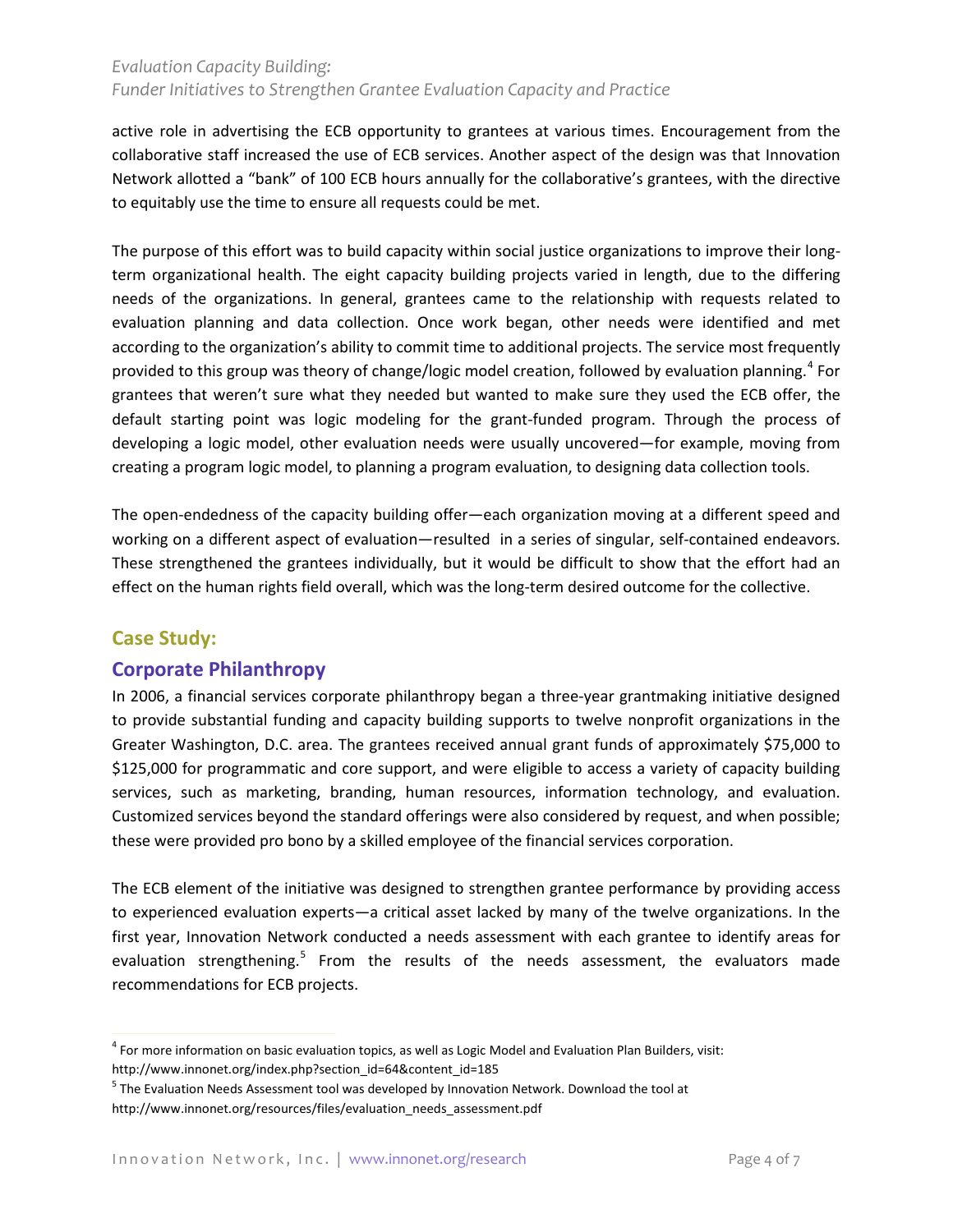ECB offerings ranged from simple and succinct (e.g., supporting the development, implementation, and analysis of surveys) to complex and ongoing (e.g., developing and implementing an organization-wide evaluation plan). On average, organizations were provided access to four hours of ECB assistance per month—amounting to a significant commitment over three years. Grantees were initially informed about the ECB services by the funder, and the evaluators were asked to conduct outreach to each grantee throughout the life of the project.

While a few grantee organizations readily engaged and began to access services and seek support regularly, about two-thirds of organizations did not. Over the three years of the project, a pattern emerged: One-third of organizations consistently accessed the full four hours of services per month; one-third of organizations accessed a minimal amount of service sporadically; and the final third rarely or never requested ECB support. For the organizations that did engage, a variety of ECB projects were suggested by the evaluators, requested by the organizations, and carried out.

The most common type of service requested and provided was for the evaluators to review, provide feedback on, and update or strengthen existing organizational evaluation approaches. In conjunction with reviewing evaluation plans, logic models, theories of change, data collection instruments, and performance management tools, Innovation Network attempted to provide customized training to improve the sustainability of evaluation use. Other services provided included:

- Customized consulting engagements to create and embed evaluation and promote evaluation use in grantee organizations.
- Group training on *Overcoming Outcomes Reporting Challenges*, a topic relevant to all grantees and of importance to the funder.
- Input and advice into the qualifications, experience, and responsibilities for a job posting for the position of a full-time evaluator.
- Review of and feedback on the design of research studies into the achievement of education outcomes over time.
- Creation of evaluation language and approaches to fulfill the requirements of grant proposals to other funders.

At the end of year two of the three-year initiative, 65 percent of organizations reported increased evaluation knowledge, 59 percent reported applying new evaluation knowledge, and 53 percent reported positive organizational change(s) as a result of receiving evaluation capacity building services and products.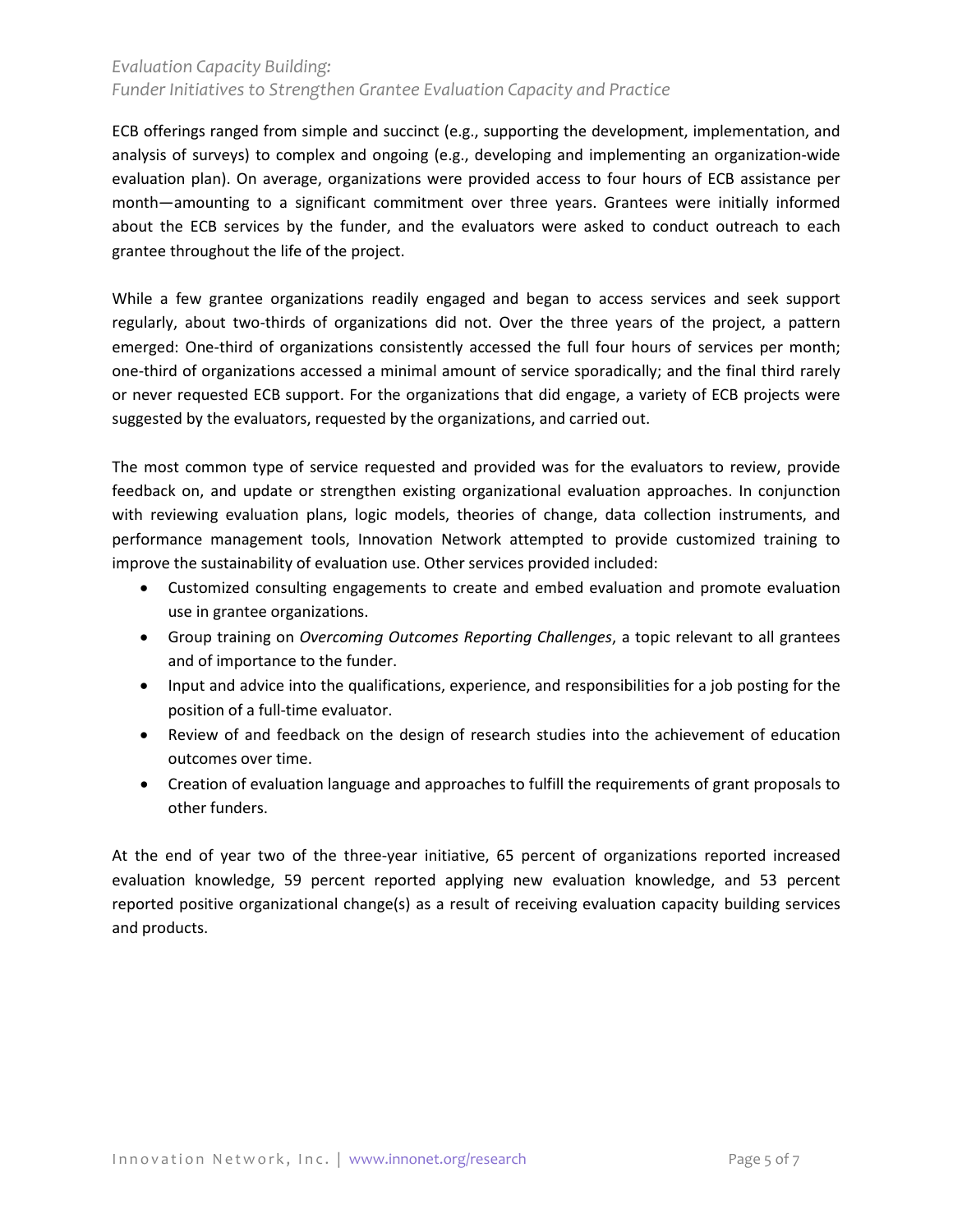#### **Lessons Learned**

Much has been written about how to successfully design and implement many types of capacity building efforts in the nonprofit sector.<sup>[6](#page-6-0)</sup> The following are lessons we learned *specifically about evaluation capacity building*, and not covered in other existing research on general capacity building initiatives:

*Clarify what evaluation is (and is not).* In general, there was a lack of knowledge among grantees about what constituted evaluation, resulting in some organizations not realizing the improvements that could be made. A needs assessment is one approach that can be helpful in spurring conversation around areas for improvement. Another approach is to offer training on evaluation to all grantees early on in the engagement, to increase their familiarity with evaluation. Finally, it can be helpful to share project examples completed with peers from the same cohort to jump start the process.

*Design the ECB offering to be* **opt-out** *rather than* **opt-in***.* Human behavior studies show that people are less likely to opt in to a behavior than to opt out.<sup>[7](#page-6-1)</sup> Applying this concept to ECB, grantees are more likely to access services if the default option is to engage with the capacity builders. If the default is not to engage, most people will not engage. To encourage greater uptake of ECB services, funders could (for example) schedule grantees to meet with evaluators during a project's kick-off meeting to conduct an initial conversation or needs assessment.

*Include evaluation activities and outcomes in grant reporting.* If improving evaluation practice should be a priority for grantees, then demonstrate the importance by underscoring evaluation in the grant: require grantees to report on evaluation capacity building activities, and to include high quality evaluative information in reporting. Funders can highlight the importance of building evaluation capacity by hosting group trainings, facilitating peer learning, and holding grantees responsible for meaningful evaluation reporting throughout the grant relationship.

*Balance providing responsive versus strategic services*. Success depends on the ability of the ECB providers to strike a balance between responding to every request, versus digging deeper on specific requests. Sometimes it is more important to better understand the impetus behind a request to provide a service that will truly meet a grantee's needs and bolster its long-term organizational evaluation capacity. This was especially true for organizations without evaluation staff: Without an internal evaluation expert, some requests for evaluation projects were at cross purpose or disjointed.

<span id="page-6-1"></span><span id="page-6-0"></span> $6$  For a comprehensive overview of key conditions, good practices, barriers, and financial strategies for effective capacity building see *Evaluating Foundation-Supported Capacity Building: Lessons Learned* (2010) by Thomas E. Backer, Jane Ellen Bleeg, and Kathryn Groves of the Human Interaction Research Institute, http://www.humaninteract.org/images/finalrep129c.pdf.<br><sup>7</sup> For an interesting discussion of this phenomenon—and other behavioral economics topics—see Dan Arie *Irrational* (2010).